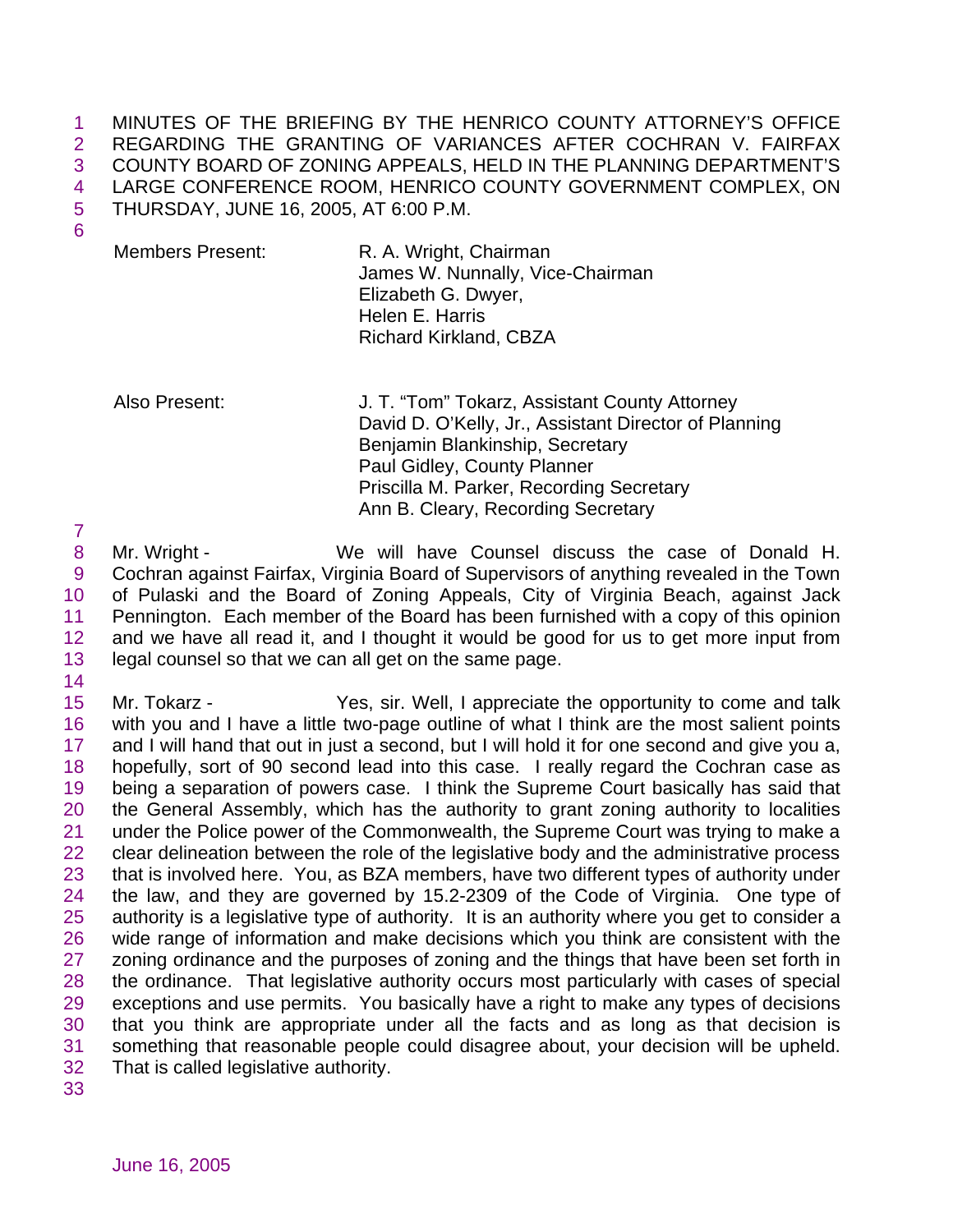The second type of authority is administrative authority and administrative authority is authority that basically is authority for you to exercise solely in conformance with your statutory rights. Variances, for example, interpretations of the zoning ordinance. You do not have the right as what is called administrative authority to rewrite the zoning ordinance or to take upon yourselves the collection of alternatives which are reserved to the legislature, and really this case talks about administrative authority of the BZA and the variance situation. So, with that beginning, I would simply say I see this as a separation case where the Supreme Court wants to make it clear, and wants Boards of 42 Zoning Appeals to have some guidance as to legislative authority that they have in use 43 permits, special exception situations and administrative authority, which they have in the variance situation.

 And I will hand out this little two-page summary and I will just go over that with you real quickly here. Zoning is, and I started with a definition of zoning because zoning is probably one of the more controversial areas of law. It is now commonly accepted that localities have the right to divide land into districts and by uses, but that is a power of government to exercise control over someone else's property, so along with the power to exercise zoning rights, the General Assembly has set forth a number of criteria for how that gets done. So, I have given you the definition of zoning. You fairly know it, dividing the property into the uses and districts and then talking about how you can do the buildings and structures. The General Assembly has made it clear that the zoning of land can only be accomplished by ordinance, and, of course, under Virginia law, ordinances can only be passed by the governing body of the locality, and so the General Assembly has said, "Governing body, you have the right to do the zoning, but to have to go through various processes that are incumbent upon the ordinance adoption process, public notice, consideration of public input and that type of thing. Because the ordinances that are passed by the localities do have the right to regulate the use of property, there is a built in control on that, and the built in control is what is normally known as "the taking clause". Both the Federal Constitution and the State Constitution say that "government may not take somebody's property for public use without compensating them." And so, one of the cases that is always of concern is whether government action goes too far. There has been a long series of cases in the 20th Century and the United States Supreme Court dealing with how much governmental action is too much, and the Virginia Constitution has a similar provision which says you can't take somebody's property without just compensation. So, constitutionally, the ability of a locality to zone land and to regulate uses is limited by the fact that they can't deprive all use of the land to the extent that it takes the land. The word take is a term of law and basically means you can't remove all economic usefulness to the land so that people can't benefit from the property they have a right to. Where you come in, as the Board of Zoning Appeals, is that you are set up, established by the General Assembly, as a mechanism to insure that for individual properties that the zoning ordinance does not have an unconstitutional effect, does not take all beneficial uses from the property. So, the question really that comes up under the takings provision and that is addressed by the variance provision is "Has the zoning ordinance removed all beneficial use of the property?" So, that is the first part of this that I have laid out in the background.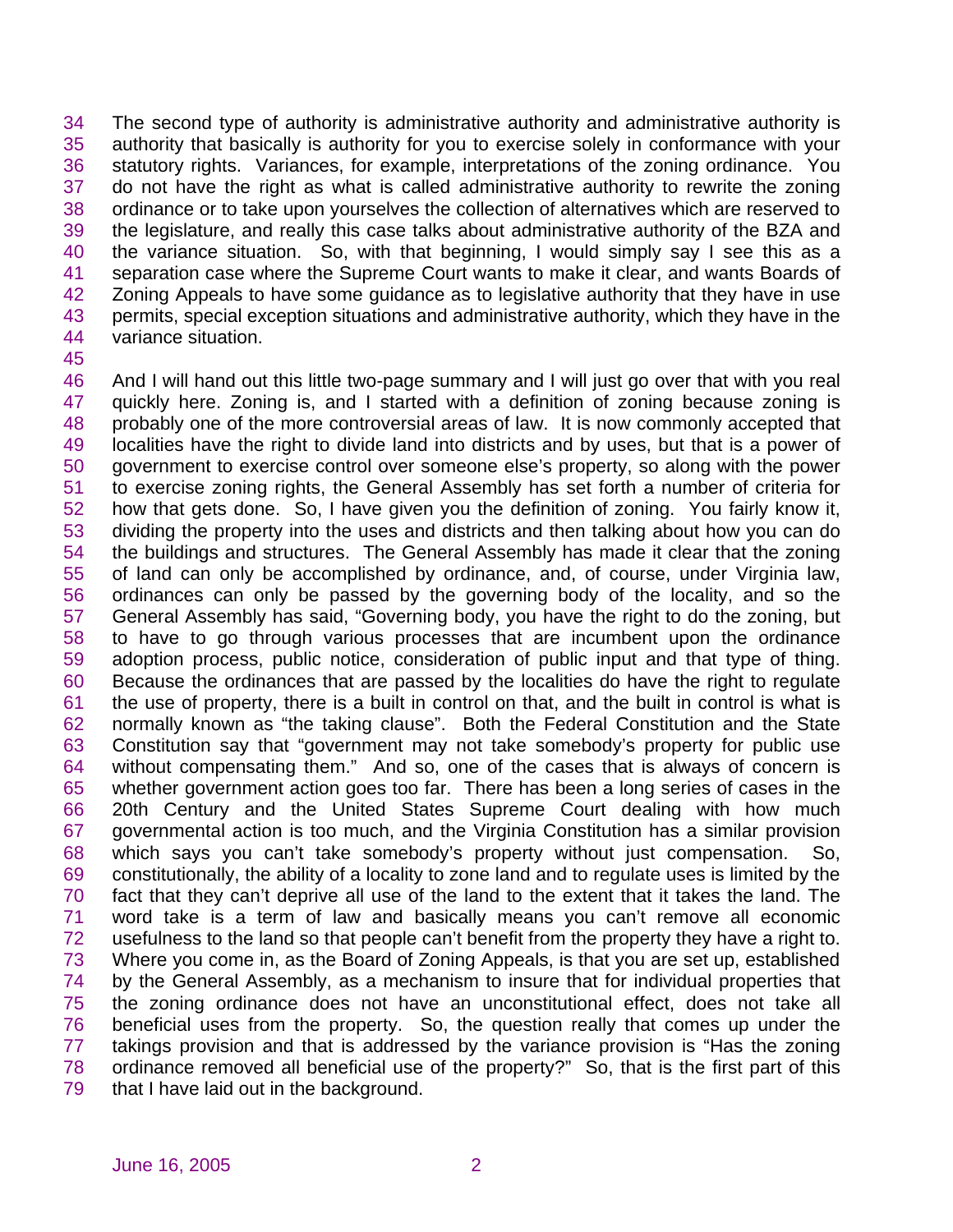## 

81 In the Cochran case, and I've got copies of that here if you all want them, I didn't know if you all had it, but I've got copies available if you need it. OK. In the Cochran case the Supreme Court addressed particular cases, one out of Pulaski, one out of Virginia Beach and one out of Fairfax, all of them similar in terms of the type of issue that was raised, although they were different in the facts, of course, and what they did is they took the three cases and used them as a forum for setting forth the law on variances in probably as clear a way as they have ever done. One of the things they did very early on in the analysis was to say that the power to grant variances is administrative in 89 nature. And in a footnote, they particularly distinguished the administrative nature of the power to grant variances from the legislative power, to grant special exceptions and use permits, as I described earlier. And the reason that is important is, I will give you a parallel example, by the Planning Commission. Ms. Dwyer has been on the Planning Commission. Certain actions of a Planning Commission are deemed to be legislative in nature, and certain actions are deemed to be administrative. Approval of subdivisions, for example, the law is because subdivision approval is administrative, the Planning Commission must approve any subdivision plan that meets the requirements of the ordinance. Whether they think it is a good subdivision, a bad subdivision or what, they have no discretion to do that. Similarly here, because the power to grant variances is administrative in nature, whether it is a good idea or a bad idea is not really the test. And that is really what the Supreme Court was trying to point out here, and so what the BZA in the analysis in Cochran was said to have is "authority to grant variances only to avoid an unconstitutional result." It has a limited scope. The administrative power that it has is limited solely to, and this is my reading of it, solely to avoid the situation where a taking would occur. They don't use the word taking, per se, but I am giving you the lay translation of this. You have the right in a particular case to hear from citizens who say, "The zoning ordinance as applied to my property will take my property away from me and deprive me of all use." And you have the right and the authority under the State Code to provide a remedy, a relief from the zoning ordinance in that particular case, under whatever conditions you think are appropriate, conditions that effectuate the spirit and intent of the ordinance, do the least amount of harm to surrounding property, and a number of the considerations that are set forth in the ordinance. But the key consideration here is that before you even get to all of the equity questions about whether you should put conditions on or anything like that, the key first question is, "Does the zoning ordinance in this particular case deprive the property of all beneficial use?" And if the zoning ordinance does not, what Cochran said is, "You can't go any further in your zoning analysis. That is the end of the story. And they also make it clear by citing a case that came out in 1980. They make a distinction between removing all beneficial use of the property, which would be a taking, from a case where simply there is a substantial decrease in the property value. That has not been regarded as a taking under Federal jurisprudence and it is not regarded as a unconstitutional result in my reading of this case, and so, simply the fact that somebody comes in and says to the BZA, "The zoning ordinance has diminished the value of my property by \$100,000, so that it is only worth \$300,000 instead of \$400,000," does not constitute a taking or an unconstitutional result, that I think brings it within the scope of the variance power that you have.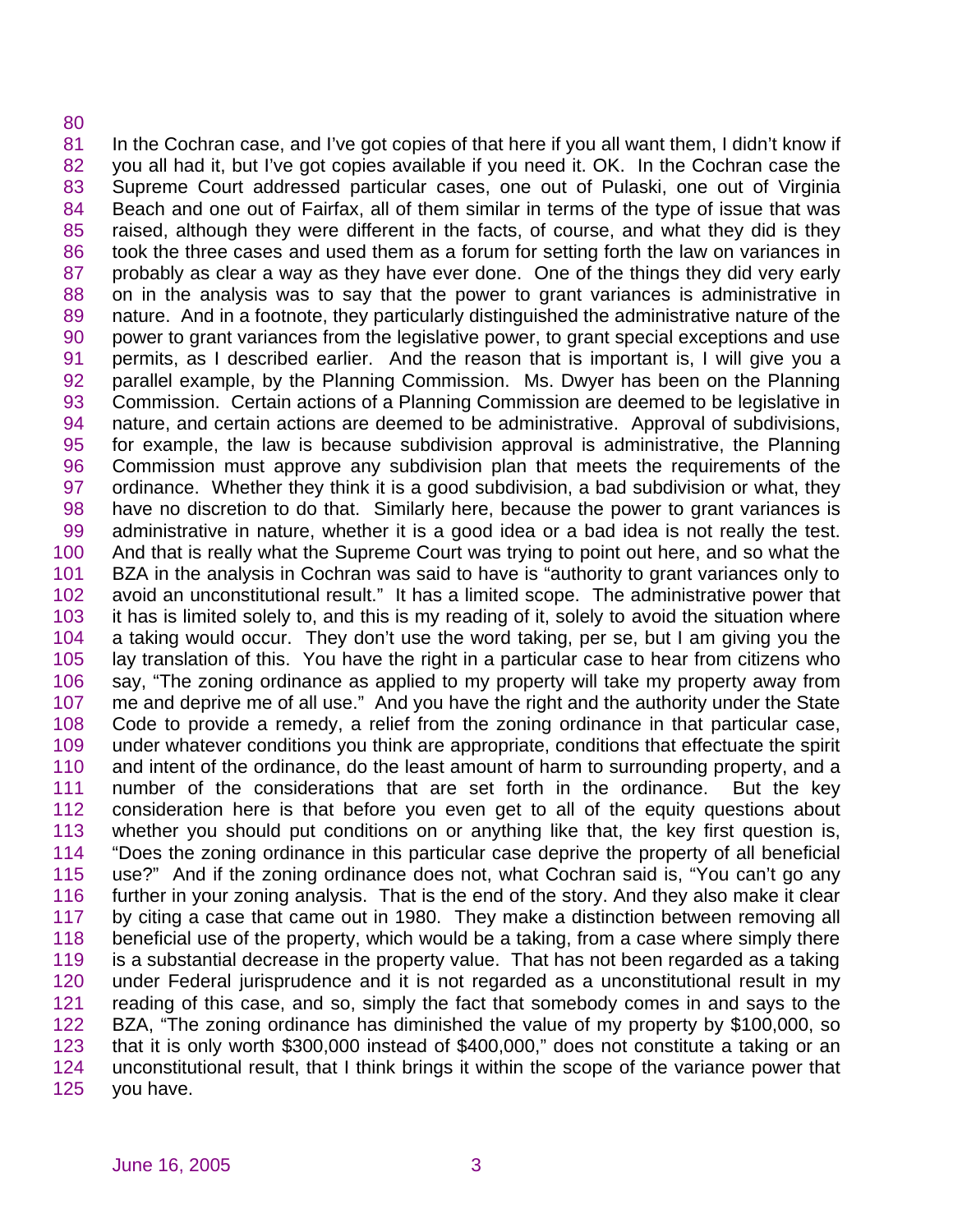## 

 What I wanted to just direct your particular attention to is down near the bottom, the second to the last paragraph says, and this really is the starting and probably your ending point for a lot of your cases. The "threshold question" in any variance case is "whether the effect of the zoning ordinance upon the property under consideration, as it stands, interferes with all reasonable, beneficial uses of the property, taken as a whole" If the answer is in the negative, the BZA as no authority to go further. And I will give you my lay shorthand analysis of what that means. If you have a variance case and a landowner has any reasonable economic use of their property, then with the ordinance being applied to it, then they are not entitled to a variance and you don't have any authority under the Cochran decision to grant a variance. So, that is really the first question and if the answer is yes, they continue to have use of their property, then the variance must be denied under the Cochran decision, and the reason for that is, once again it goes back to the separation of powers, what the General Assembly is doing is trying to make it clear that it is up to the governing body, and in this case the Board of Supervisors can decide how wide the setbacks have to be, what sort of uses there can be in the district, whether you allow accessory structures under this condition or that condition, because they are the legislative body, whereas the BZA, being a quasi- judicial body, only has administrative authority in this particular case, in the case of the variance.

 On Page 2, I just summarized the three applications and Cochran and the three cases they had before them. In each case, they found that the variance that had been granted was improper. The first one was in Fairfax County. The owner wanted to demolish his existing home and to put a bigger home on the property, and he asked for a two-foot setback variance and it was possible, under the facts of the case, for him to move the house on the property and get what he wanted to do, and, in fact, get more square footage because he could build three stories instead of two, which is what his plan was. And he said, "But I don't want to do that, because I want to have a side loaded garage rather than a front loaded garage. It is going to be more aesthetically pleasing. It is going to have more curb appeal. It is going to improve its parking value. The Supreme Court said "Those may all be good reasons, and aesthetically that might be the right decision, but that does not give the BZA the authority to grant a variance." And the reason was that it was because the property could continue to be used for beneficial use. The Court said specifically the house could have been reconfigured. It could have been moved two feet to the south, or they could have simply abandoned the project and allowed them to continue the existing use. So, because the property wasn't being deprived of its economic use, the variance that was granted by the BZA was overturned. That was the first case.

 In Pulaski there was a request for construction of a garage on a corner lot. The owner requested a 10-foot setback variance. The Court said that under the facts of that case, the proposed garage could have been moved to another location, or the project abandoned. He had a home on the property, and so they continued to have beneficial use of the property. It did not constitute the denial of all reasonable use, and, therefore,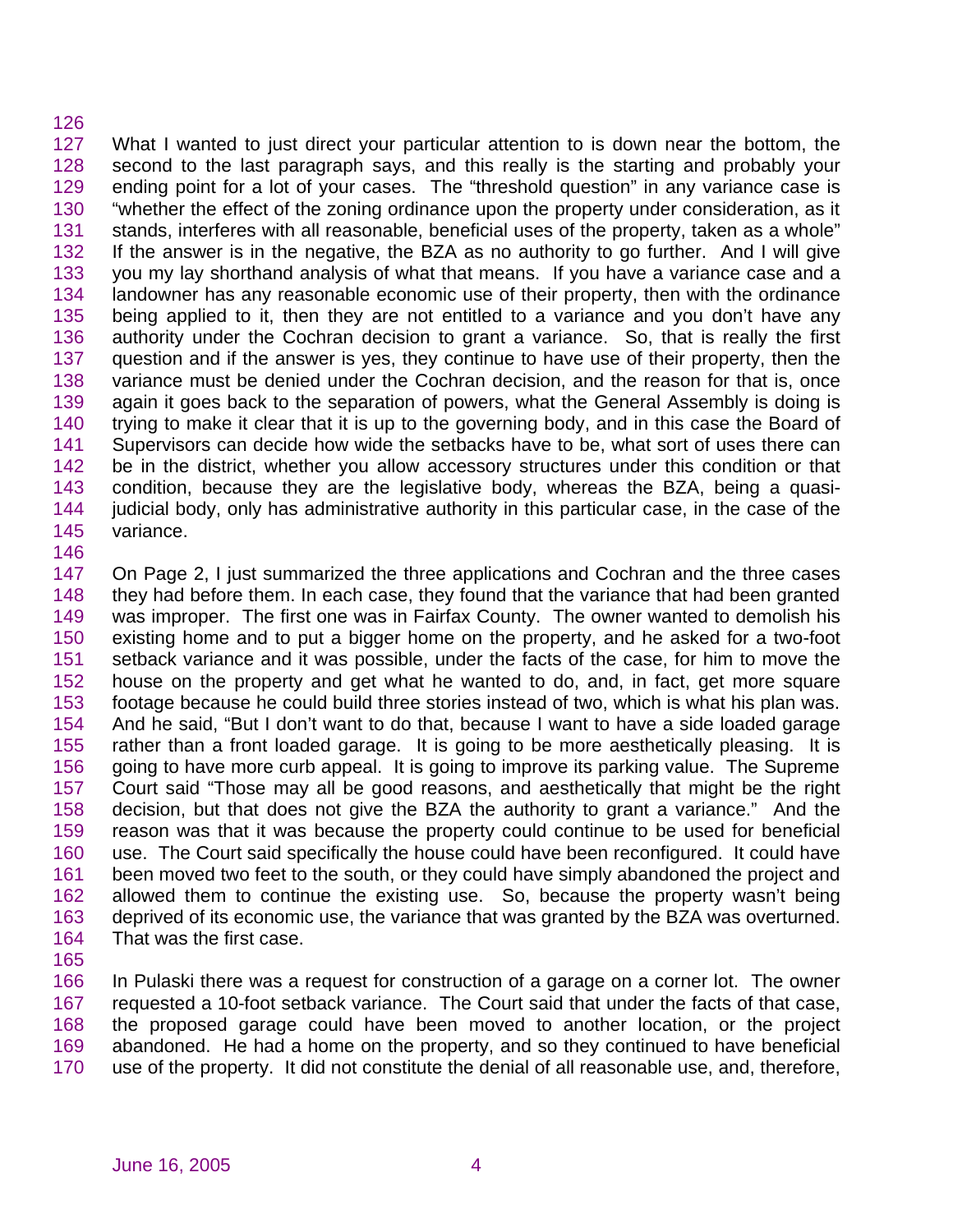the variance that was granted in that case was found to be illegal by the Supreme Court.

 Finally, in the Virginia Beach case there were actually four variances requested. There were two variances that were acted upon by the BZA. The major one, and the only one that I think that the Supreme Court addressed was the variance request for construction of an accessory shed. They wanted to have an accessory shed that was larger than the maximum size permitted by the ordinance. The ordinance permitted a maximum size of 500 square feet. They already had an existing, I think, attached garage of 528 square feet. They wanted a variance to go up to add an additional almost 200 square feet, which would take it up to 819 or 860, something like that. They also asked for a variance to allow the 500 foot maximum side limitation to be overcome to accommodate the fact they had an existing 528 square foot garage on the property. The Zoning Administrator did not oppose that one, because it would simply bring them into conformance with the existing ordinance. The Zoning Administrator did, however, oppose the increase in the maximum size of 800 plus square feet. The BZA turned down the increased request to go to 800 plus square feet, approved the increase to 28 feet, to bring it in conformance with the existing ordinance. The circuit court then overturned the BZA and granted the variance for everything, including the increase in the maximum size to 819 square feet, and the Court reversed that. The Court said that as in the other two cases, the shed that the people wanted to build in Virginia Beach could have been built as an addition to the existing house under the ordinance. The ordinance permitted it had they attached it to the house, but they wanted a detached shed. Or they could have simply abandoned the project and, therefore, there were no grounds for a variance.

 When you take those three cases together, it basically comes down to this. I didn't put this on the listing, but what I distill is this. No. 1, Simply because you want an increase in market value or simply because you want something that is more aesthetically pleasing, or simply because you want something that you think would meet your family's needs all may be good reasons for a variance, but under the Supreme Court's analysis would not be within the authority of the BZA to grant. If there is already an existing use on the property that can be continued, or if there are other alternative uses of the property that can be provided. It doesn't always just apply just to existing buildings. For example, if a variance request were to come to a BZA for property that was vacant, and I will give you the classic example. A builder goes out, subdivides a lot of property into real small lots, but wants to put big houses on them. He puts houses that are so big that they can't put a deck and meet the setback requirements. The typical thing that they have done is they said, "Well, we are not going to build a deck on there, but you go in and request a variance from the BZA." And basically under the analysis that comes out in Cochran, you would not have the authority to grant a variance to allow the construction of a deck that violated setback requirements because there would be an existing use of the property. That has been common practice in a lot of localities. I don't know how much that has occurred in Henrico, but certainly it has been a common practice in a lot of localities according to my colleagues. Cochran says that is absolutely no proper use for the variance power of the BZA. The remedy for the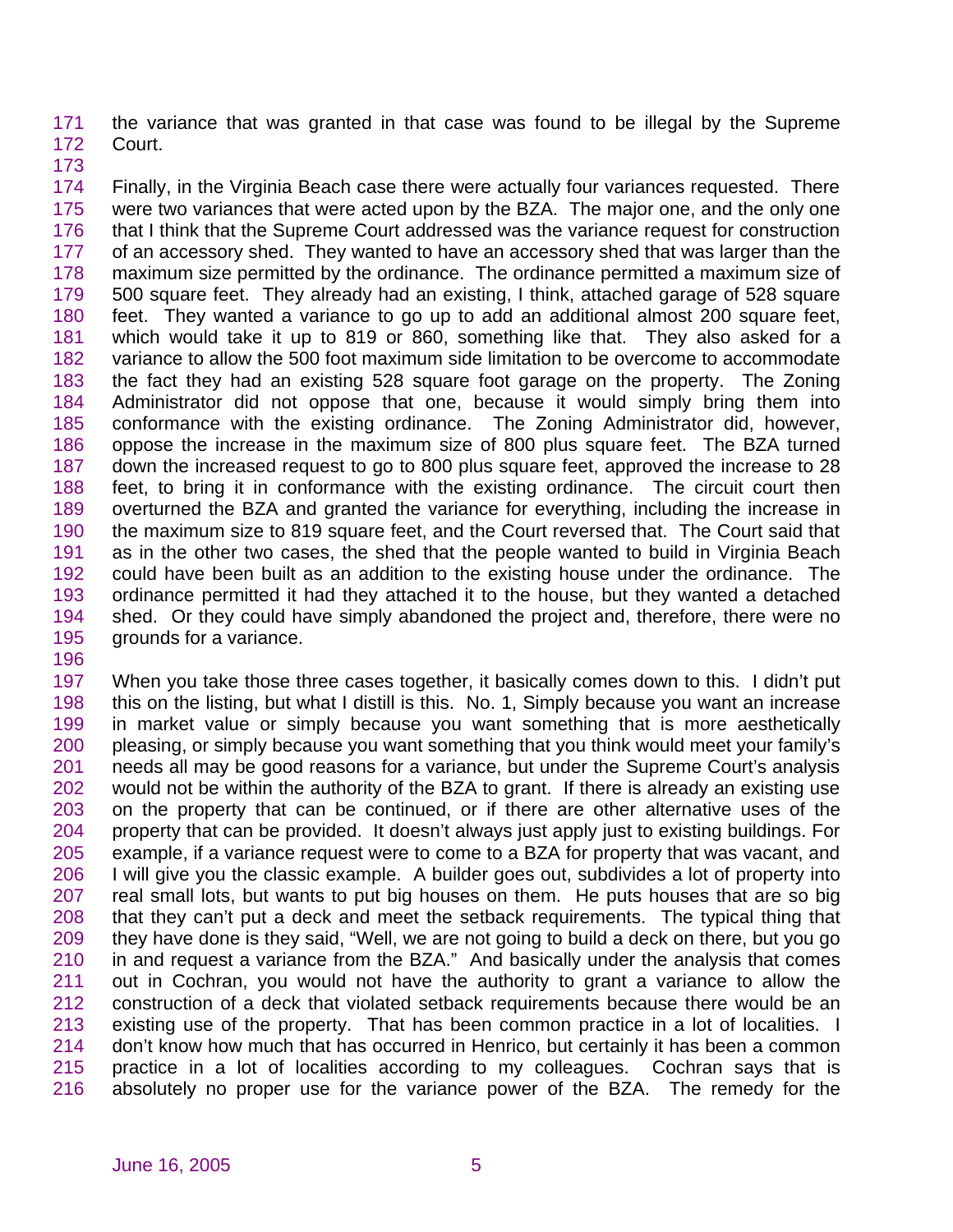builders, the developers in that situation is either build the homes to meet the setback requirements with the deck, or go to the Board of Supervisors and the City Council and ask for a change in the setback requirements. It becomes a legislative decision. Otherwise, what happens is bit by bit, variance by variance, they come and they ask the BZA to rezone the property in violation of the zoning ordinance. That is a decision that really is left to the Board of Supervisors rather than through misuse of a variance process. So, my basic rule of thumb is if they come to you and they have an existing use or they can have a, if there are beneficial uses on vacant property that can be made, then a variance to go outside of the zoning ordinance to do something in addition to that is something that should be left to the Board of Supervisors and not to the BZA. That is my analysis of the case, Mr. Chairman. 

- 229 Mr. Wright I've got a couple of questions. In the third case, the one with the garage..
- 232 Mr. Tokarz At Virginia Beach, yes.

234 Mr. Wright - The Supreme Court didn't address the fact that the garage was built in 1972, the way I see it. I wasn't sure it was in violation when it was built or they changed the ordinance or what. 

238 Mr. Tokarz - Yes. It didn't make it clear...

240 Mr. Wright - It didn't make it clear and the BZA granted that variance and 241 the Supreme Court affirmed that part of it.

Mr. Tokarz - Well, I am not sure.

 Mr. Wright - They affirmed the decision of the BZA, which denied the additional construction of the accessory building, but approved the 28 extra feet. Of course, that excites my curiosity because I wondered if what happens when somebody has done that and it comes to the attention of the staff or somebody complains next door, and they come in and they come before the BZA and say now, this was somehow approved or they got this thing. Now what are we going to do? Are we going to make them whack off 28 feet? Especially, these cases have come before us – not as many recently, but in years past. The homeowners, when they construct the house, either that or the contractor or homeowner don't want to spend their money to get the surveyor to come out and stake the house. Invariably, the house will be put up improperly. In other words, it will encroach on the setback line a foot, or two feet, or a side line, a foot, or the back, and we used to have those. I know there was a case in the City, I believe, that they required them to remove the building. I know that case. We have been sort of, if it didn't affect anybody, we've been granting those. The only alternative would be to chop off maybe a certain part of the building or to move the house. I don't know how that fits in with this thing here. I was trying to get some help out of that 28 feet, but I don't believe I got much.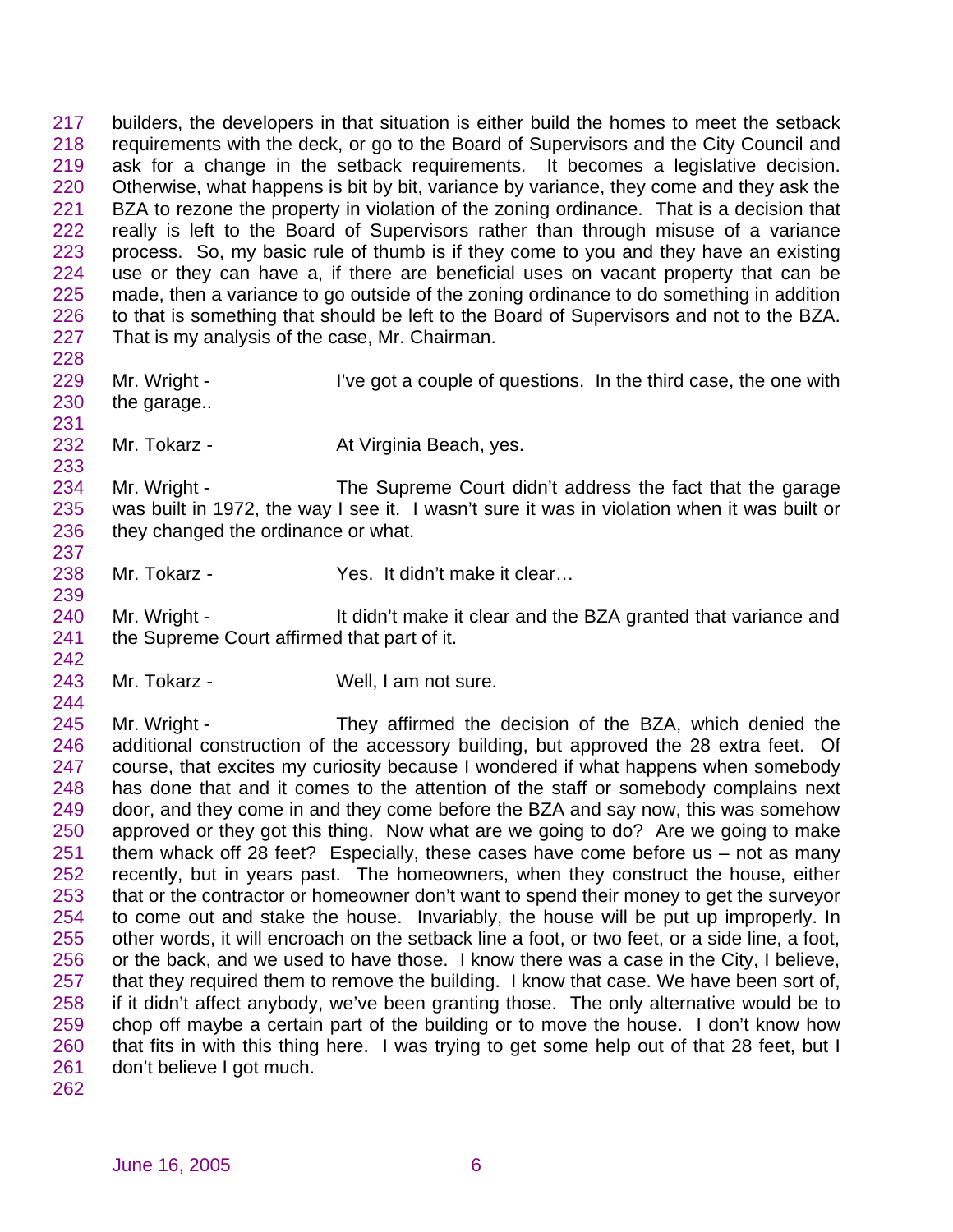Ms. Dwyer - They didn't address that, did they?

265 Mr. Wright - They didn't address that. They let that go. I guess they figure they had gone as far as they could go. 

268 Mr. Blankinship - Was it before the Supreme Court?

 Mr. Tokarz - When you look at the conclusion where they talk about the reasoning they use for each of the cases, the only thing they say about the Virginia Beach case is they say "The shed in Virginia Beach could have been built as an addition to an existing house or the project abandoned." What we don't' know from the summary of facts that we have here is whether that 28 foot portion of the variance was contested in the Supreme Court or not. My guess is that it was not, that probably by agreement of the parties, the issue was focused solely on the increase from the 500 sq. ft. maximum to the 816 sq. ft. maximum. That would have been encompassed with going with the building of that accessory shed. They don't mention, other than simply stating the facts, and maybe this was completeness of the statement of fact. Do they refer to it, but they don't refer to it in their conclusions and their description of the Virginia Beach case, nor do they really address it in their final say, where they simply say, "We will reverse the Circuit Court's cases in Fairfax and Pulaski and reinstate the resolution of the Board of Zoning Appeals for the City of Virginia Beach." My guess is 284 the parties said we are not contesting that...

- 286 Mr. Wright How does this case apply to these cases, where the builders make an error and build a house over the line? What happens, they get their occupancy permit and the County checks it out and finds, "Oops. You built this house too close. It is a foot or two feet over the building line or the sideline or whatever, and we haven't had one of those in a while.
- 292 Ms. Dwyer A church case not too long ago.
- Mr. Wright Yes, but we have always admonished the people. We have tried to get the guilty party and say, especially if it is the same contractor. One of these days we are going to turn it down and you are going to have to move the house or whatever. We tried to admonish them and really make it tough when they come before us, but generally we have approved those cases where the only alternative would be to move the house or tear it down and start all over again.
- Mr. Tokarz Well, that, you probably put your finger on probably what is the highest of all the cases. You know, the Supreme Court, has to be given credit for giving a real bright line here. But the case that you are talking about is what I consider to be in that little crease. And I guess what the argument that would have to be made in that case is a discussion that you guys have been thinking about in that case, it is whether they would be deprived of the beneficial use of the house if you made them take it down. In theory, if you apply Cochran literally, even if you made them take it down, they will still have the right to make economically beneficial use of the property.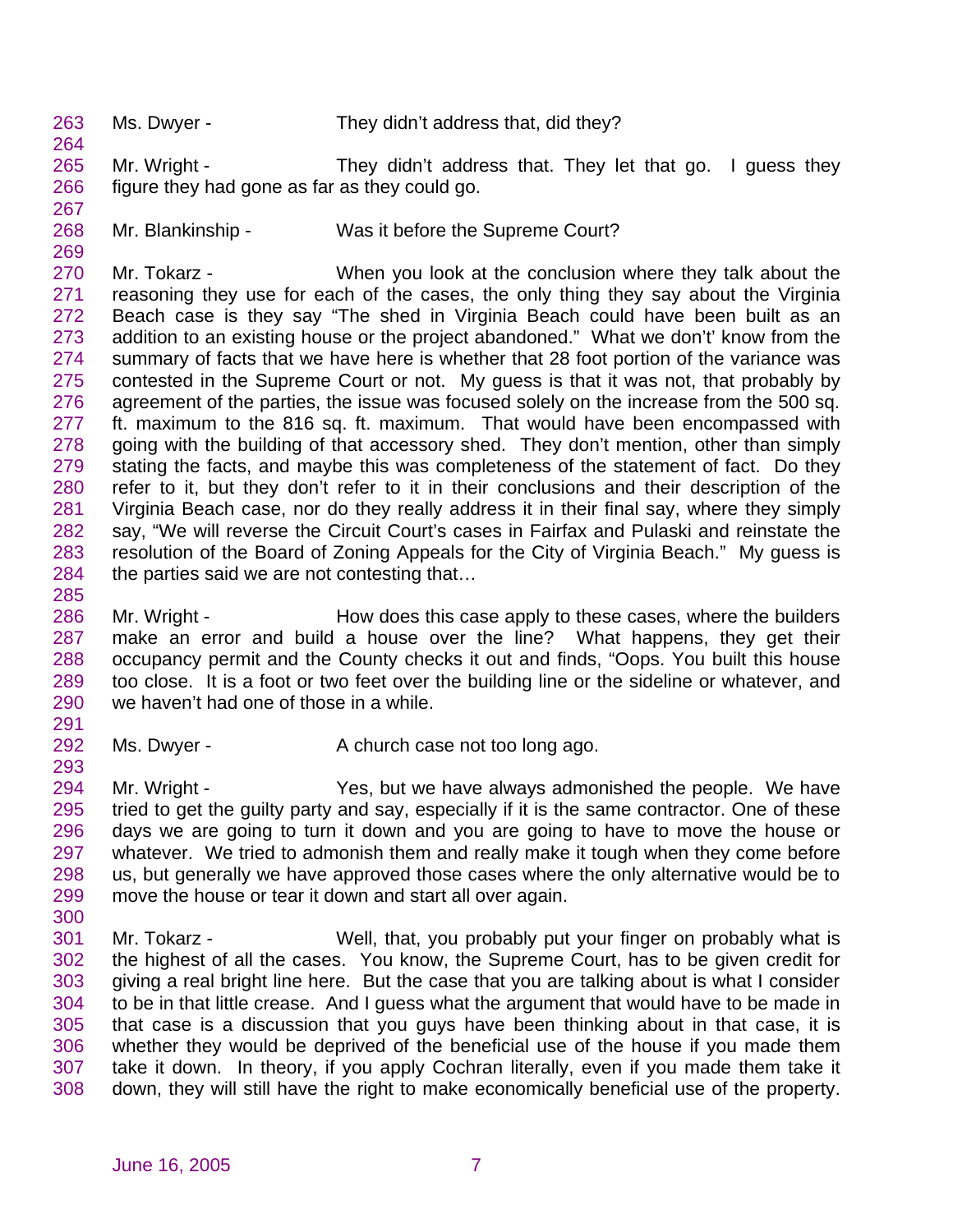By the same token, I will put my property owner's hat on for a second. I can see myself arguing to a court for the right amount of money. I can see myself arguing to a court, "Your Honor, if you make them take down a \$400,000 house, this is in a sense a taking of the property. This isn't just a substantial decrease in market value. You are eliminating all beneficial uses of that."

- Mr. Kirkland How about moving it? Yank it up and move it back a foot. Jack it up and move it.
- Ms. Dwyer When Mrs. Harris and I took this course, BZA course, and we had a speaker come from different jurisdictions. And I believe it is, they are pretty diligent about following Cochran to the letter, and I understood from their attorney that they would make them move out or chop off the wall or whatever, that they would interpret it that strictly. But I think your argument about the taking, if there is any gray area, that may be it.
- Mr. Tokarz - That would be a hard case. Now let me tell you what I think. Here's where I think it may be wise for people trying to apply Cochran and handle the separation of powers seem to go. This would be a legislative judgment, but the legislative judgment is this. In the past session of the General Assembly, the General Assembly allowed for zoning ordinances to provide for modification of the zoning ordinance by the zoning administrator. This would require the Board of Supervisors to amend the zoning ordinance to allow a zoning modification. It is a right given through your local governing body to use or not use, as they choose fit. The analog, for example, is the locality, county to county has a right to impose civil penalties on a wide variety of things, including zoning code violations. The Board of Supervisors has never chosen to adopt civil penalties because there are also the questions about how you do that fairly and whether it is a good idea or not. But the Board of Supervisors now has a statutory authority if they wish to enact a zoning ordinance amendment that would allow the Director of Planning to be able to modify the terms of the ordinance, and I can see a very good case for saying to the Board of Supervisors, "You know if you don't want to give broad authority to Mr. Silber to run crazy and wild, and hand out modifications like candy," because they probably know he probably would because he is such a nice guy. But they could give a limited grant of authority to do modifications. They could say, for example, "The zoning administrator shall," and I am just making this up as we go along, "shall under the appropriate circumstances, have the right to modify the distance requirements of the zoning ordinance up to two feet for setback requirements in cases where there has been mistakes in construction, not due to the fault of the owner of the property," and list two or three of these hard situations where Mr. Silber could do that administratively, and not put the BZA in that particular case, but technically speaking, I mean, I think if you read Cochran literally, you would not have the right to grant a variance in the case that you are talking about.
- Mr. Wright I understand it now. But let's take it a step further. The Packer case in 1982, and Cochran quotes that. A statute may, of course, authorize variances in cases where an ordinance application to the particular property is not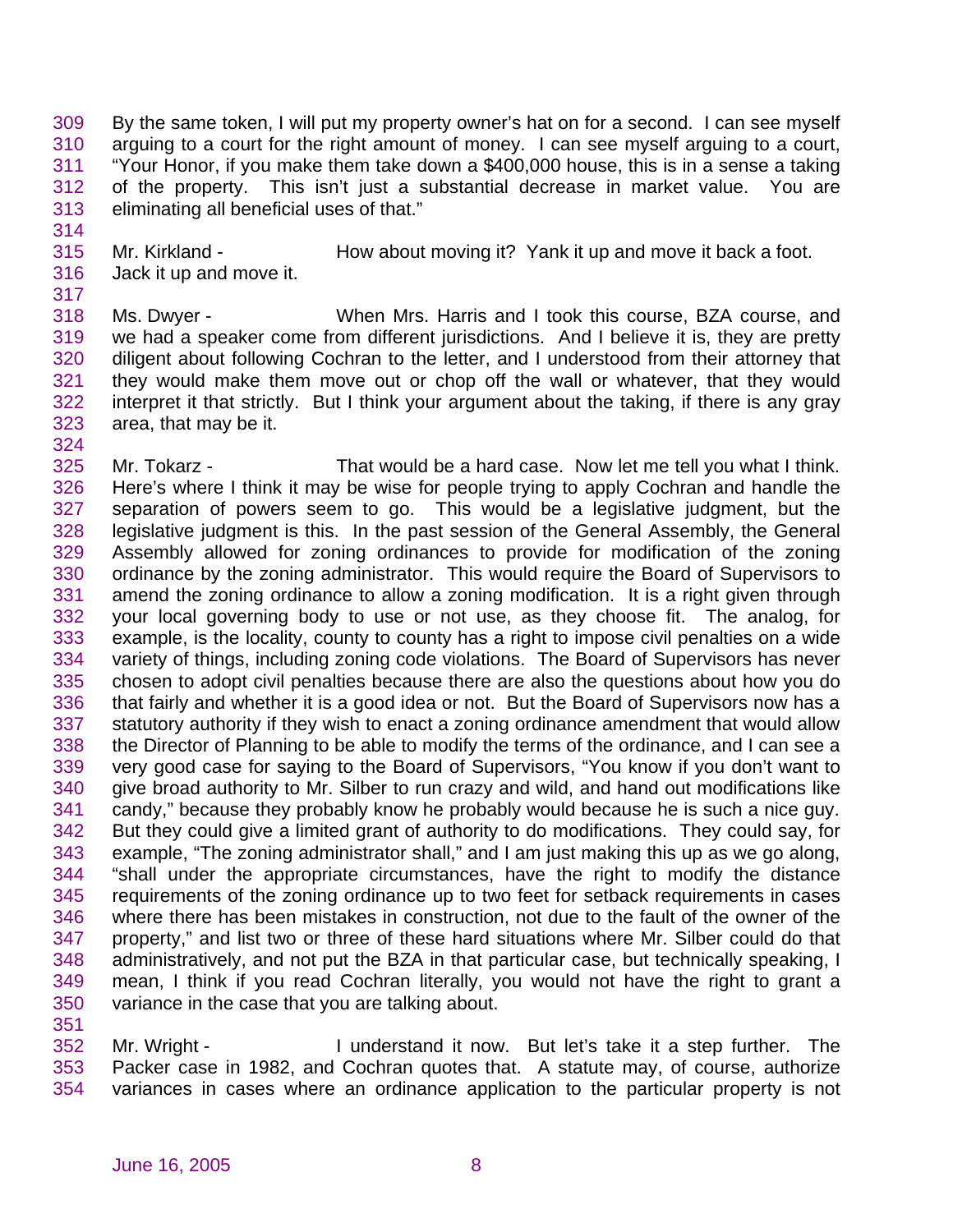unconstitutional. My reading of that is that if legislature so decided, it could enact legislation which would permit Boards of Zoning Appeals to vary the ordinance in certain conditions, like if it didn't have an impact on, similar to the use permit. It didn't have an impact on neighborhood, traffic, all the other, and my reading, of course, is our statute, the one we have, as interpreted by the Supreme Court, doesn't permit that, but it could. 

Mr. Tokarz - That is correct.

 Mr. Wright - So what I would advise someone to do, maybe, I think what is going to happen here, I think there is going to be an uproar, because I think based on my, I went to this course back 25 to 30 years ago. It was a little different atmosphere then. Everything went. And just what I got from all of the people that were around, they were granting variances for two feet, three feet, if it didn't harm anybody.

369 Mr. Tokarz-<br>
Right.

 Mr. Wright - That was a pretty standard thing. Now, the way I see this, we have no authority to grant a variance for any addition to a residence that is there, where the beneficial use is already there. We have no authority to grant, I don't care if it is a foot, or six inches. We don't have the authority to do it. 

Mr. Tokarz - I think that is correct.

378 Mr. Wright - And that is going to have an impact on a lot of people who want a little more use of their property and I think it is going to cause a hue and cry, and maybe the legislature would see fit to give the Board of Zoning Appeals some discretion in this area.

 Mr. Tokarz - Well, there are two things I'd say to that. No. 1 is they have provided the governing body the right, without going back to the General Assembly at all, the governing body may amend the zoning ordinance and allow those modifications to the Planning Administrator. That is No. 1.

 Mr. Wright - Yes, but that wouldn't affect something that is unconstitutional. Would it?

 Mr. Tokarz - No. Absolutely. The language that is in House Bill, what is it, 2159? I think it is 2159. It is extremely broad, and we don't have it codified in the book yet, because it doesn't come into effect until July 1. It is not even called a variance. It is called a modification.

 Mr. Wright - Now, I wasn't aware of that, so what you are saying is, after July 1, the Board of Supervisors, on its own accord, could adopt an amendment that changes the ordinance, which would permit the BZA to grant variances?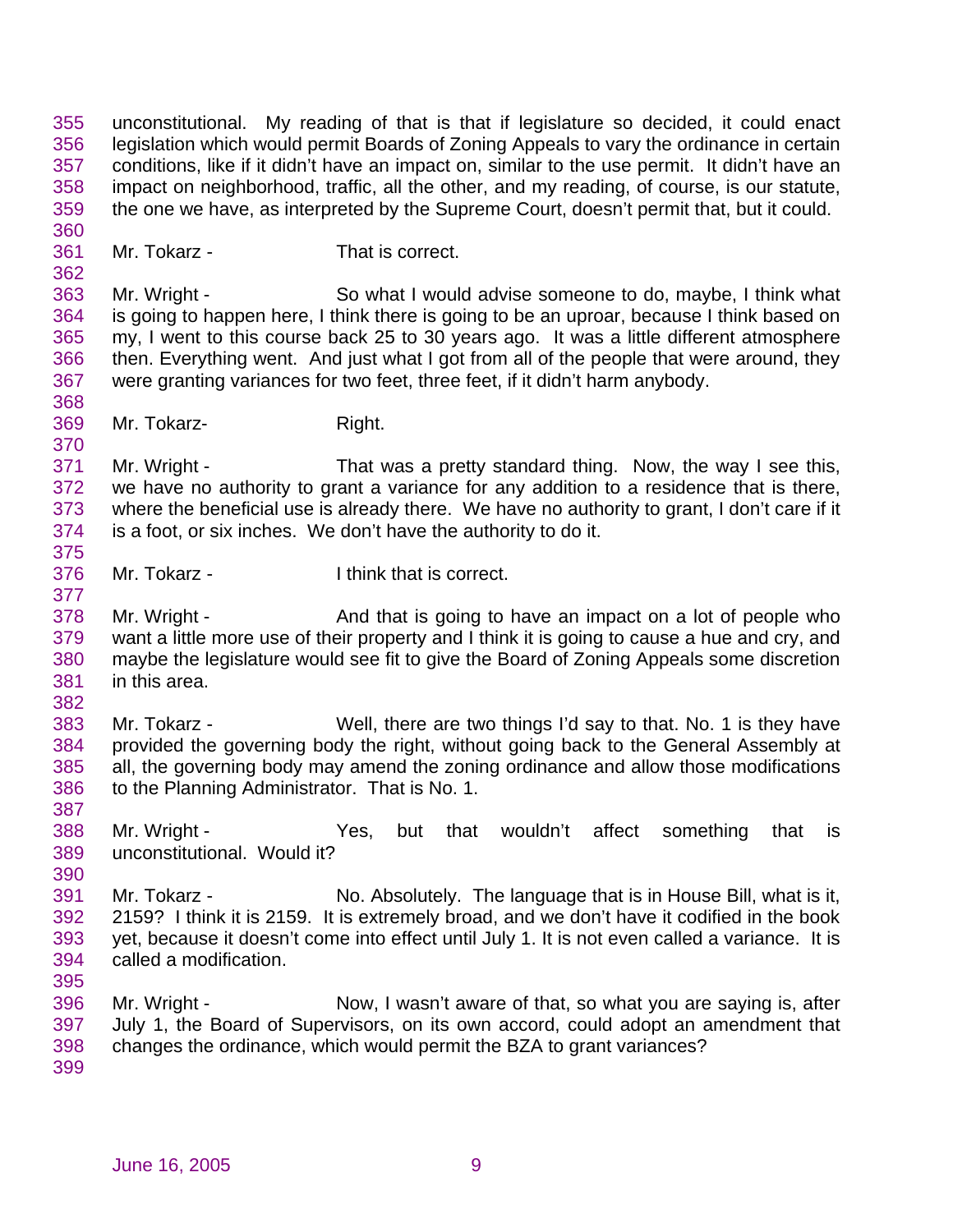Mr. Tokarz - Not the Board of Zoning Appeals. The Zoning Administrator. Maybe the things we could do. Could you go down and pull that code? Mr. Wright - What would be its guidelines? Mr. Tokarz - They've got the guidelines specified in the statute and rather than do it from memory, let's have Ben pull that down. Mr. O'Kelly - This is a compromise, Mr. Wright. The Homebuilders lobbied the General Assembly pretty hard in the last session. 411 Mr. Wright - I imagine they would. Mr. O'Kelly - Because of the Cochran decision. Mr. Wright - I wasn't aware of that amendment to the statute, but, 417 Mr. O'Kelly - And there were three different pieces of legislation proposed and the compromise that was actually adopted was this modification process by the Planning Administrator. 421 Mr. Wright - The legislature could go forth. They could go further and adopt a statute that would have a little more… Mr. Tokarz - That is right. They could amend 2309, which is your enumeration of powers. 427 Mr. Wright - Put it with the Board of Zoning Appeals. Mr. Tokarz - They could do that, too. Mr. Wright - So consider these small variances, two feet, three feet and give the Board of Zoning Appeals the authority, the power, to grant those, similar to what we do in the Use Permit. Mr. Tokarz - That is correct. The General Assembly certainly could do that. Mr. Wright - From what you are telling me, I don't know whether this amendment to the statute would go far enough to really help people. 441 Mr. Tokarz - Actually, it is extremely broad. It is much broader, I read it as being much broader than the limitations that are applicable to variances, and that basically, if the governing body is willing to permit the Zoning Administrator to do that, to modify almost all of the provisions of the zoning ordinance in particular cases, assuming that (unintelligible). I don't recall – is there an undue hardship…….do you remember?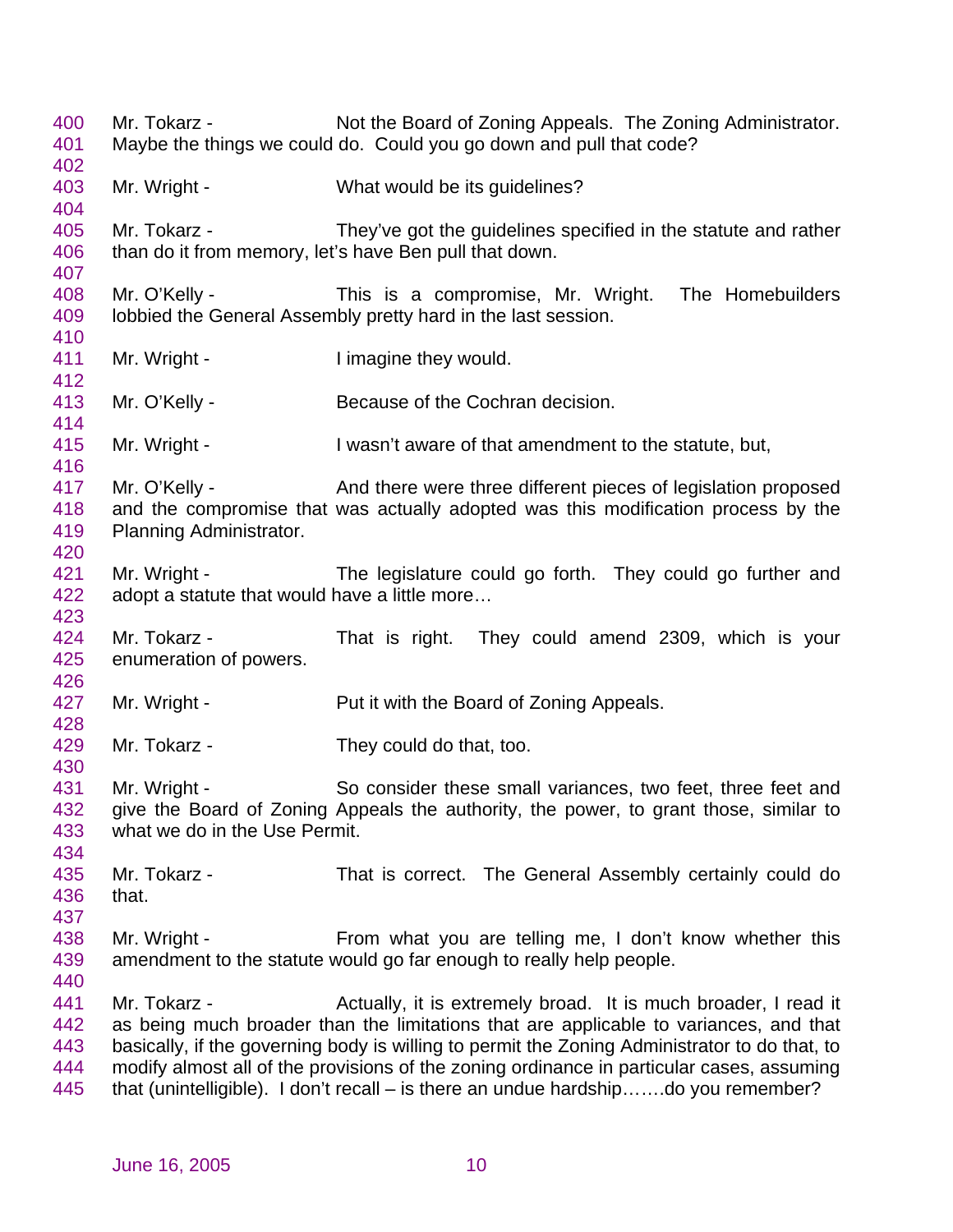- 447 Mr. Silber It seems like it was really intended for minor modifications. It also had an appeal process so the adjacent owners were notified of the decision of the Planning Administrator and if they objected to it, then they were brought into the process, as well.
- Mr. Wright And the Board of Supervisors may not be willing to do that. That is why I think we ought to have legislation that would make it clear.
- Ms. Dwyer I was going to say any of that, that doesn't effect the BZA. It doesn't effect it at all. Now new law does not effect us and how we conduct business at all.
- Mr. Tokarz No. It has no effect on you. Now the second part of the answer to your question is that in addition to that, statutory authority is given to the governing body. If the Board of Zoning Appeals would like to have an expansion of authority to deal with those particular things, it seems to me that the proper way to do that, or one way to do that, would be to send the letter to the County Manager and the Board of Supervisors, and ask for that to be included in the legislative package. And really, it is appropriate to do it at this point, because what happens here over the next two or three months, Linda Robinson, who is the County's Legislative Liaison, will be taking legislative requests from all of the departments and County agencies and the Board of Supervisors for things they want to put into a legislative package. The Board of Supervisors considers what it wants to ask the General Assembly to do, and then 470 they actually meet with the General Assembly delegation in November or December to talk about the items that they wish to have considered. So, my suggestion to you, if the Board, as you all think about this, wishes to have legislative changes, would be to make that type of request and sort of give the Board of Supervisors an idea of what parameters you'd like for that to be, because, you know, one of the tensions that gets involved here is if you ask the Board of Supervisors to go to the General Assembly, first of all, you never know what is going to come out of the General Assembly. I mean, it is really like rolling dice sometimes, and you go down there and you go down there and try 478 to get a legislative change so see it actually come out the way that it goes in. Very hard to get that done.
- Mr. Nunnally I think we should do that, because if you don't, we are going to be out of business. We won't be able to issue a variance. A rose bush or something like that,
- 

- Mr. Tokarz Well, you will be out of business for most of your things…
- Mr. Wright Our caseloads will be cut about 90%.
- 489 Mr. Tokarz For variances they would. You'd still have your...
- Mr. Wright I think we had one use permit last time.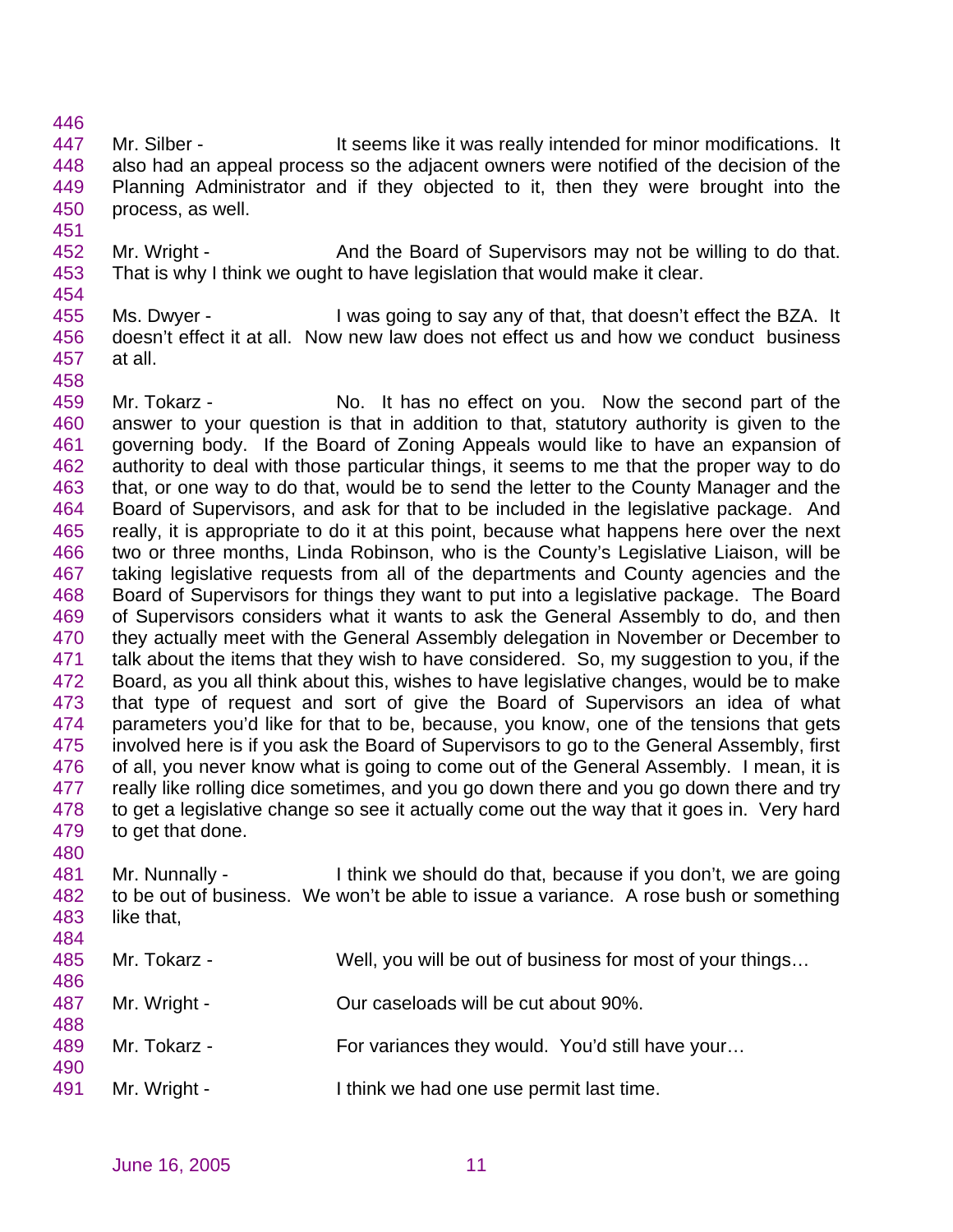Mr. O'Kelly - We have been getting a lot of appeals, recently.

 Ms. Harris - What about economic hardship? We can still handle those cases, right? This case still seems to respect the fact that we would be dealing with economic hardship.

499 Mr. Tokarz - Economic hardship only to the extreme degree that the use of the property would be totally removed by application of the ordinance. It is not even, and this is the point I was trying to make on the first phase. Either the appearance of substantial decrease in the value of the property by application of the zoning ordinance; that does not allow you to grant a variance on that basis alone. It is basically, it has got to be that the cause of the particular circumstances of that particular piece of property, that it couldn't be used under the zoning ordinance could you then grant a variance. That is the whole point of the Cochran thing.

 Ms. Dwyer - By saying that is the threshold question, what they are saying is "Is this person deprived of all reasonable uses of property because you don't grant the variance?" Then you are meeting the test. And if they still have use of the property and any reasonable use of the property, then you don't have the authority, and we don't really have jurisdiction to grant a variance. 

Mr. Tokarz - That is right.

- Ms. Dwyer We don't have any legal jurisdiction over that case.
- Mr. Tokarz That is correct.

 Ms. Dwyer - If they are to be deprived of all of their economic value, then we look into questions like, will it harm the neighbors?

 Mr. Tokarz - Right. Then you get it through all those tests that are set forth in the ordinance itself. Is there substantial hardship? Is it going to be in accordance with the general purpose and intent of the ordinance? Is it going to be substantial justice? Are there conditions you want to impose to protect the adjacent property from any adverse effects? Those types of things. But the point of Cochran, you never get to address any of those questions if they've got any economic beneficial use. When you said, "We are out of business as to variances," let me just say, I think that the original purpose of the BZA was supposed to be a very limited purpose anyway. It was designed to be, and they referred to this in the case. It was designed to be, as they referred to in soccer, as the escape hatch or escape value. It was really the first purpose of the BZA was to prevent unconstitutional taking. All of the other things have been added on to the BZA, in addition to that, but your first and most important function is to prevent unconstitutional taking. Now, the good news is, and Mr. Wright, I would say this is the best news of all. If you only have a few cases where people are coming in to you and saying, "The zoning ordinance is going to deprive me of all economic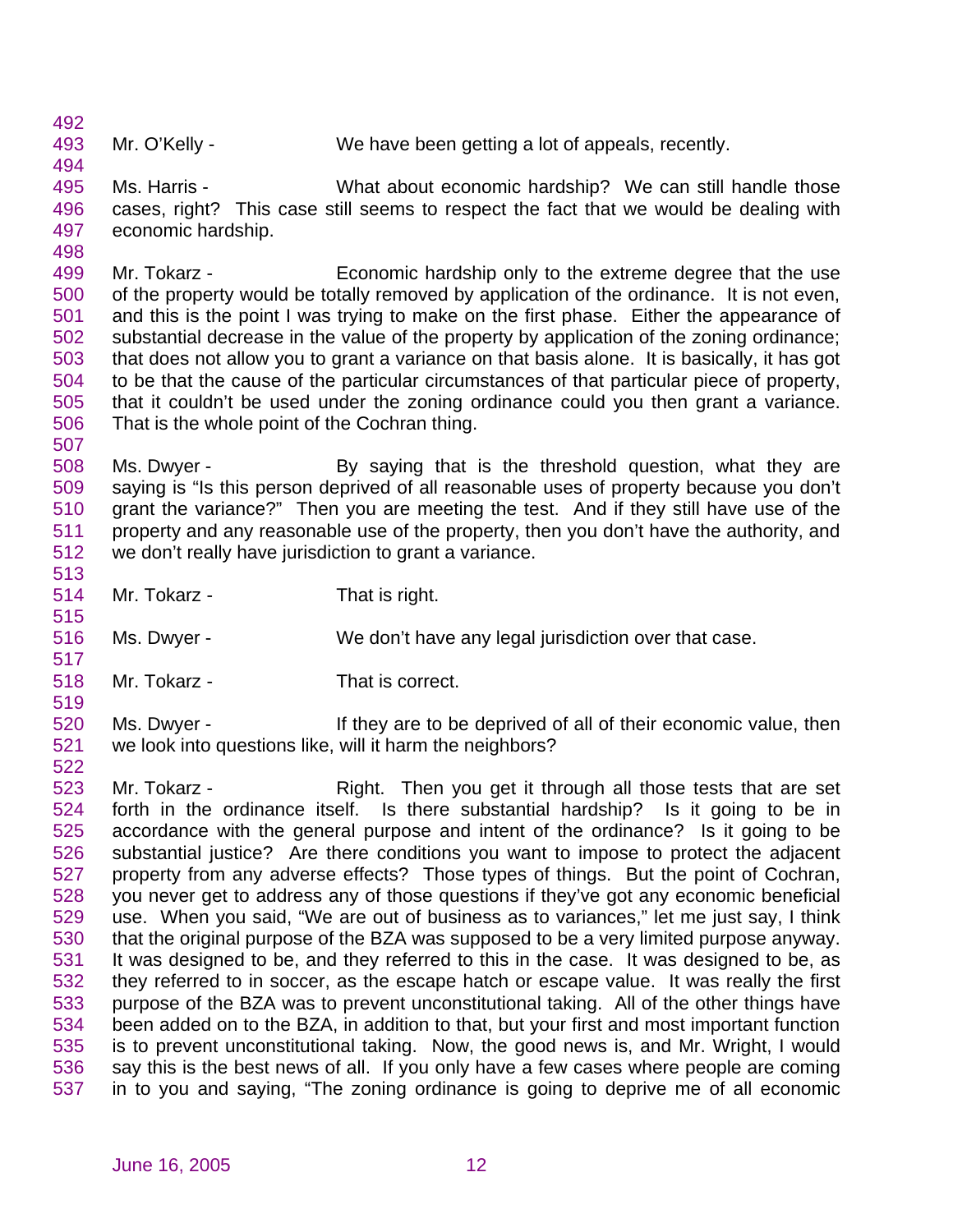beneficial use as a property," that is probably a good thing for the citizens of Henrico. And they may disagree as to how you set the setbacks as to what the uses are, but if we are not depriving them of unconstitutional use of the property, then what is at stake then is a legislative judgment that gets resolved by the Board of Supervisors through the public hearing process and the legislative process. Where I would be worried, as an attorney for the County, and Board of Supervisors, is if you all had month after month after month of cases that were saying "There is nothing in the ordinance that is preventing me from using my property in any way whatsoever." What my response would be to go back to the Board of Supervisors and say, "You need to amend the ordinance. You need to make it so that is so restrictive that people can't use their property. But if you have simply a decrease because people want to do things that they can't do under the ordinance, this really isn't to you, it is to the Board of Supervisors. I think that is what the teaching of Cochran is.

 Mr. Wright - Under this case, the Cochran case right now, say there is a home on the property built within the guidelines of the zoning ordinance. We have no authority or no jurisdiction to grant any variance for an addition, anything that would impose on the rear yard, side yard or front yard. And 80% of the cases that we have want that. Two feet here, three feet there. So, the people ought to be advised. This case really brought it into focus. It has been there all along, but we have been trying to help people. People ought to be advised when they come in to apply for that and not to put their \$300 bucks up, because they are not going to get it.

- Mr. Tokarz Well now, let me go back about five years for you, because this case, this question came to the Board of Zoning Appeals about five years ago and I think we heard the whole case or another case like that where there was a – I think it was a –
- Mr. Kirkland Was that on Greenwood Road?

 Mr. Tokarz- Here's the question, because I tried this case in front of you. There was a request for a either a permit or a variance that did not meet the requirements of the ordinance. We knew going in it did not meet the requirements of the ordinance. We said you can't file it. They filed an administrative appeal of that decision, which the administrative appeal goes to the BZA. And the BZA says "Now, we don't want the staff to make that decision. Our applications should come to us for us to make a decision. So, the staff was doing what you were suggesting, and the BZA said, "Now we want all of these cases to come to us." I think from the standpoint of saving you unnecessary time and the applicant's unnecessary time, the staff will be perfectly happy to advise people. Here are the requirements program. It doesn't appear that you look like you are entitled to that. You have the right to file for the variance, but it is going to cost you \$300 and it is your decision, but you ought to make a decision knowing that. 

 Mr. Kirkland - I think that ought to be done from now on. Up front from now on.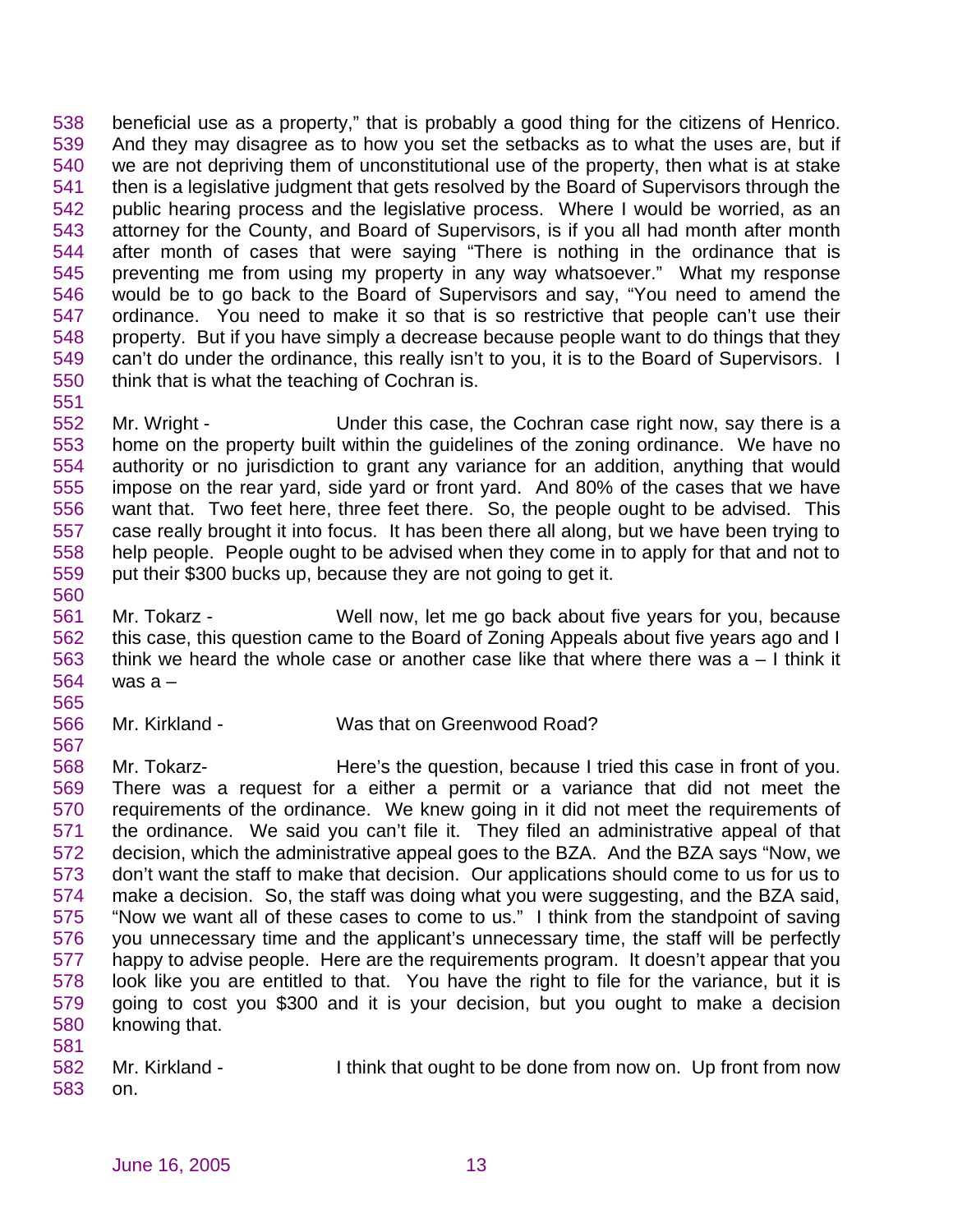Mr. Tokarz - If that is what you want, then certainly the staff can do that. Mr. Blankinship - We need to decide the best way to do that. We have been going into more detail with applicants. But we get applications that just come in the mail. And I think there are builders and other people in the business who are used to the way things used to be done, and who are telling them, "Oh, no problem. It is just a rubber stamp." Mr. Wright - I think they ought to be advised that this is the way things are. Mr. Silber - Mr. Wright, in talking with some of my colleagues from other localities, Chesterfield and Hanover, they have begun to follow the Cochran case more seriously. They have seen their agenda drop off considerably and their staff has begun to tell the applicants when they come in, your chances are now are that you really do have to prove a real hardship. They are educating the people before they file applications. We would have to do that, too. Depending on the position the Board is going to take, we've got to be more fair up front and tell them… Mr. Wright - Just be fair. They are wasting their \$300 bucks. Mr. Blankinship - And a lot of people do that. A lot of people call and ask, "Do you think I'd get this variance?" Mr. Wright - That is why I wanted this evening to get all of this cleared up because I don't think it is fair to these folks, these people putting out this word, "Hey, don't worry about." Two or three people get that and telling their neighbors. Is everybody in agreement? Mr. Tokarz - And the other thing is, in addition to the staff advising folks, they can address the people who are coming in to make the application, but what is also important is for the Board, through its decisions, making it clear to the people who might be tempted as they develop property that they understand that this Board doesn't have the authority to bail them out later when they put these huge houses on a small lot, and then they tell the people to go in and get a variance for the deck from the BZA. If the BZA is saying that we don't have the authority to help you in that situation, then it is going to be a matter of redesign of those houses and that type of thing, and they need to understand that, too. Ms. Dwyer - Well, we are not involved in that piece of the process. That might be a Board or Planning Commission education. I don't know how that gets out, although I think once the BZA starts to change, and starts to follow Cochran, I don't think it takes long for the word to get out.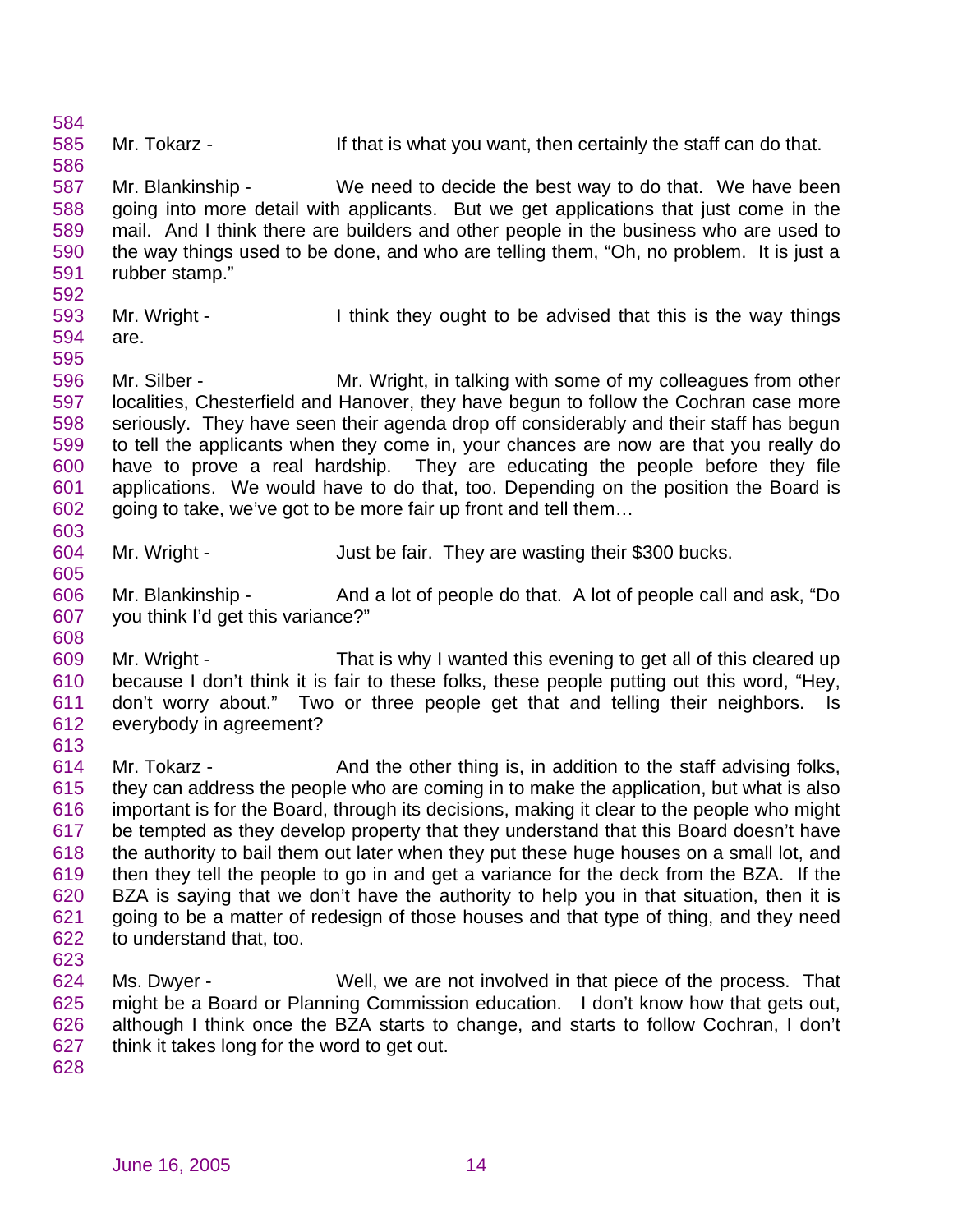Mr. Tokarz - I agree with you and that is all I am saying. I think if you apply Cochran and it is done consistently, then within six months people will understand, the ones who would be tempted to use that same old practice would understand that is something they can't do. 

634 Ms. Dwyer - And I would say, it doesn't look like we have a lot of options as far as following Cochran. That is the law of the land.

Mr. Tokarz - I don't think you do.

 Mr. Wright - I don't think we do. We could be called on the carpet and kicked out of office if we did, and we'd be violating the law of the land.

- Mr. Tokarz Like I said earlier, it is a pretty bright line at this point.
- 644 Mr. Wright It doesn't leave much for questions.

 Mr. Tokarz - Let me just run real quickly and if you've got a couple of minutes I will show you this decision of House Bill 2169. If you look, this is the permitted provisions of the zoning ordinance, just to give you the context. This is what the governing body can do in the zoning ordinance, and what they have allowed here now is, you can see at the top of page 2, the first full paragraph, it now says when the ordinance provides, the zoning administrator may be authorized to grant a modification. They don't use the word variance. The call it a modification from any provision contained in the zoning ordinance. They changed this from building setback to any provision contained in the zoning ordinance with respect to physical requirements on a building, a lot or parcel of land, including but not limited to size, height, location or features of or relating to any building structure or improvements if the administrator signs in writing and then they have the same type of requirements you have for variances. But look how broad that is. Physical requirements of the lot, including size, height, location features or related to any building structure or improvement. Now, I will be frank in telling you, I don't believe that the Board of Supervisors is going to give the full extent of authority to the Zoning Administrators we've got here. They are not going to let them make those decisions. They are not going to let them make unlimited types of decisions.

- Mr. Kirkland If they were going to let anybody do it, it would be the zoning administrator.
- 

 Mr. Tokarz - I don't believe the Board of Supervisors is going to amend the code to do that. I do believe, however, that there is a case to be made, and I think it is up to the Board of Zoning Appeals whether you want to suggest this or not, but considering whether the request on legislative package item on the General Assembly amending the statute, it is also making a suggestion of whatever you think is most appropriate in your wisdom as to whether the zoning ordinance should be modified to